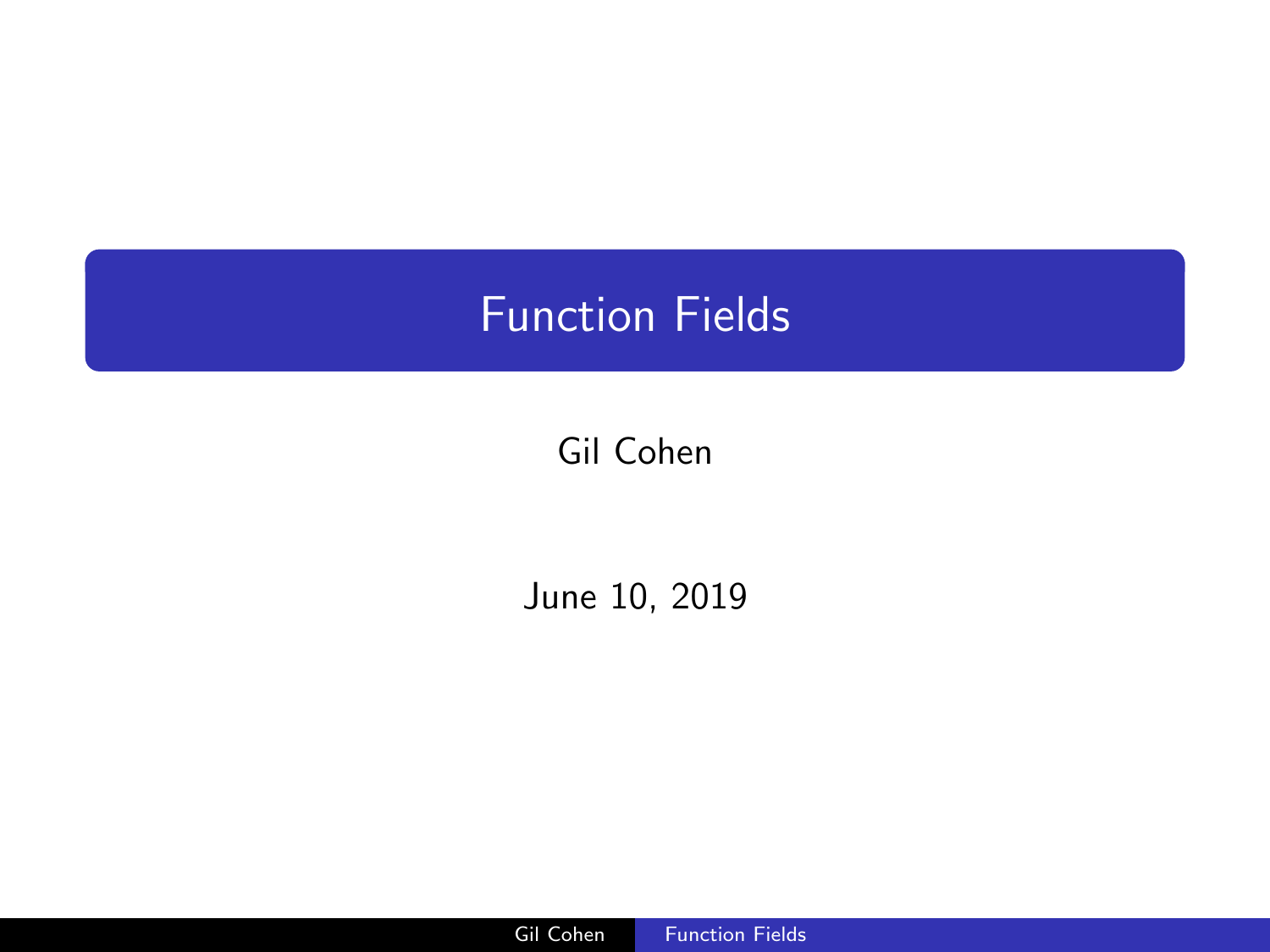# Recall

# **Definition**

Let  $L/K$  be be a field extension.  $V(L/K)$  is the set of surjective valuations over  $L$  that are trivial on  $K$ .

#### Definition

Let  $L/K$  be a field extension of transcendence degree 1. The pair  $(V(L/K), L/K)$  is called a nonsingular complete curve.

We think of  $V(L/K)$  as the "points of the curve X" and of L as (partially defined) functions on  $X$ .

It is typical to denote L by  $K(X)$ . With this notation, the nonsingular complete curve is denoted by  $(X, K(X)/K)$  or  $X/K$ (even  $X$ ) in short.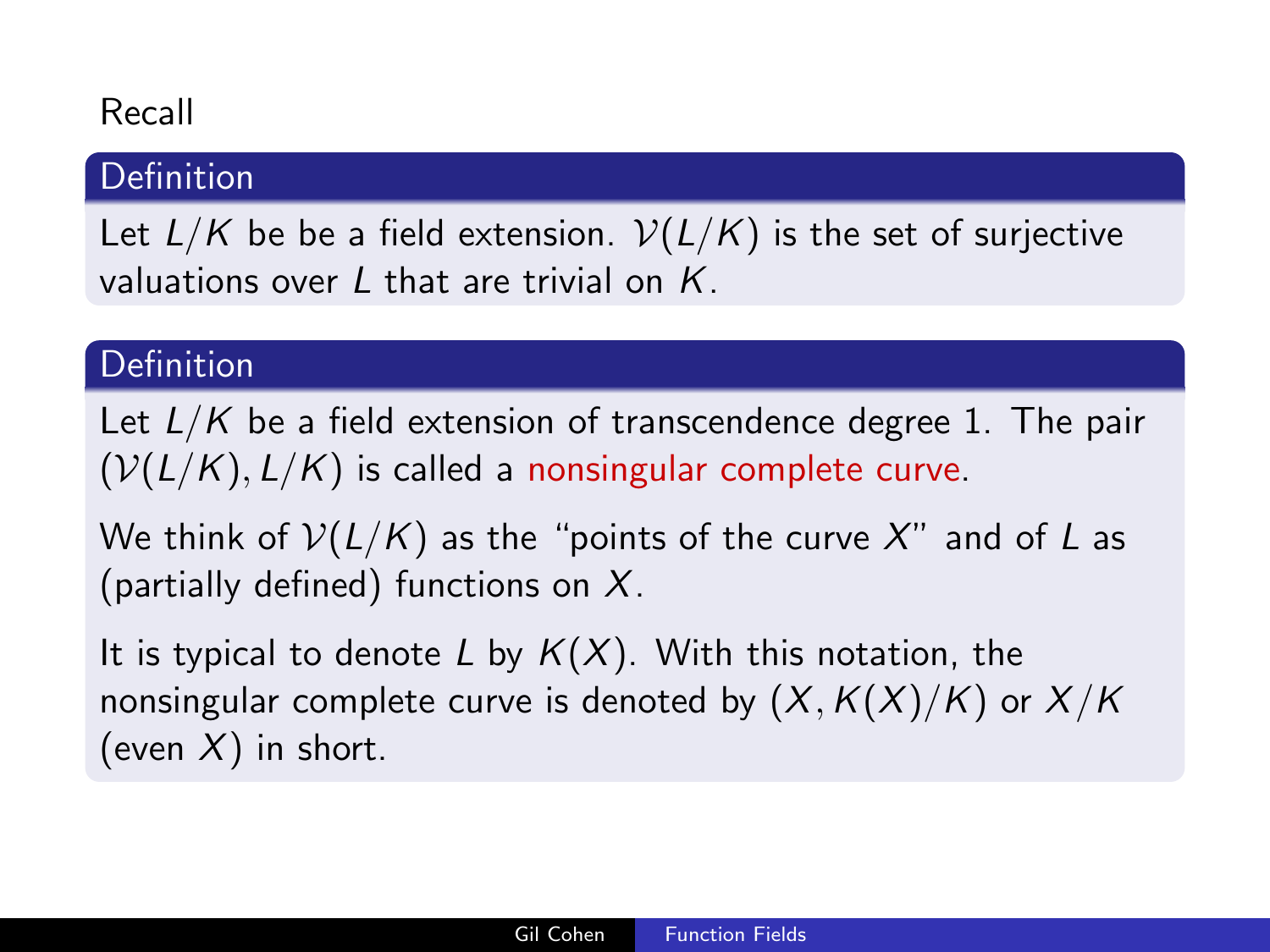Let  $X/K$  be a nonsingular complete curve. By definition, to a point  $P \in X$  corresponds a valuation  $v_P \in V(K(X)/K)$ . We proved that to  $v_P$  corresponds a local PID  $\mathcal{O}_{v_P} \subset K(X)$  which we denote by  $\mathcal{O}_P$ . The maximal ideal of  $\mathcal{O}_P$  is denoted by  $\mathcal{M}_P$ .

- The ring  $\mathcal{O}_P$  is called the ring of rational functions defined at  $P_{\perp}$
- An element in  $\mathcal{O}_P$  is called a function on X defined at P.
- A function  $\alpha \in \mathcal{O}_P$  is said to have a zero at P if  $\alpha \in \mathcal{M}_P$ .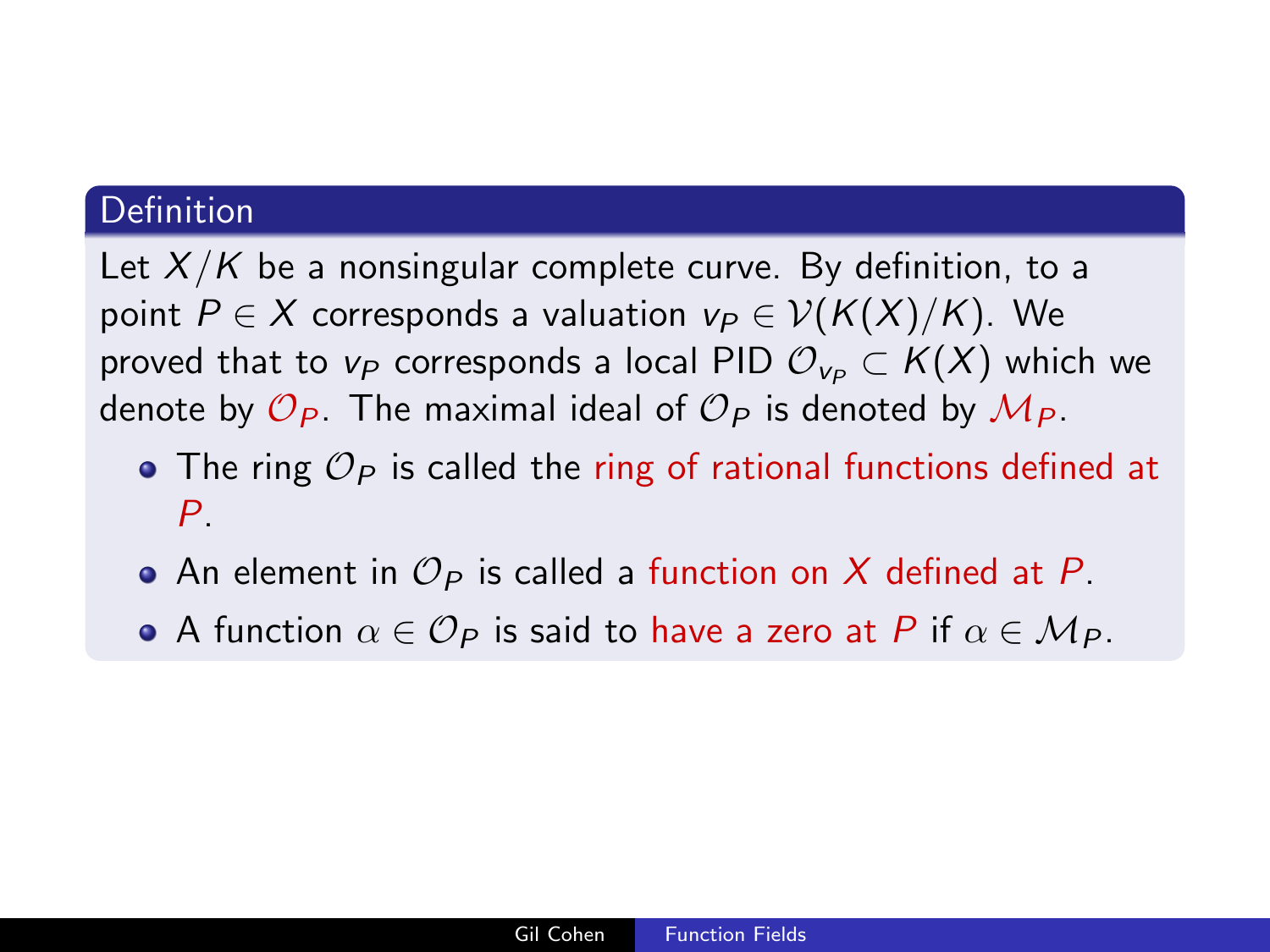- For  $\alpha \in M_P$ , the integer  $v_P(\alpha)$  is called the order of vanishing of  $\alpha$  at P.
- A function  $\alpha \in K(X) \setminus \mathcal{O}_P$  is said to have a pole at P.
- For such  $\alpha$ , the integer  $-v_P(\alpha)$  is called the order of the pole of  $\alpha$  at P.

#### Definition

The domain of  $\alpha \in K(X)$ , denoted by  $Dom(\alpha)$  is the set of points in X where  $\alpha$  is defined. That is

$$
Dom(\alpha) = \{P \in X \mid v_P(\alpha) \geq 0\}.
$$

For  $U \subset X$  we let

$$
\mathcal{O}_X(U)=\bigcap_{P\in U}\mathcal{O}_P
$$

be the ring of functions on X defined everywhere on  $U$ .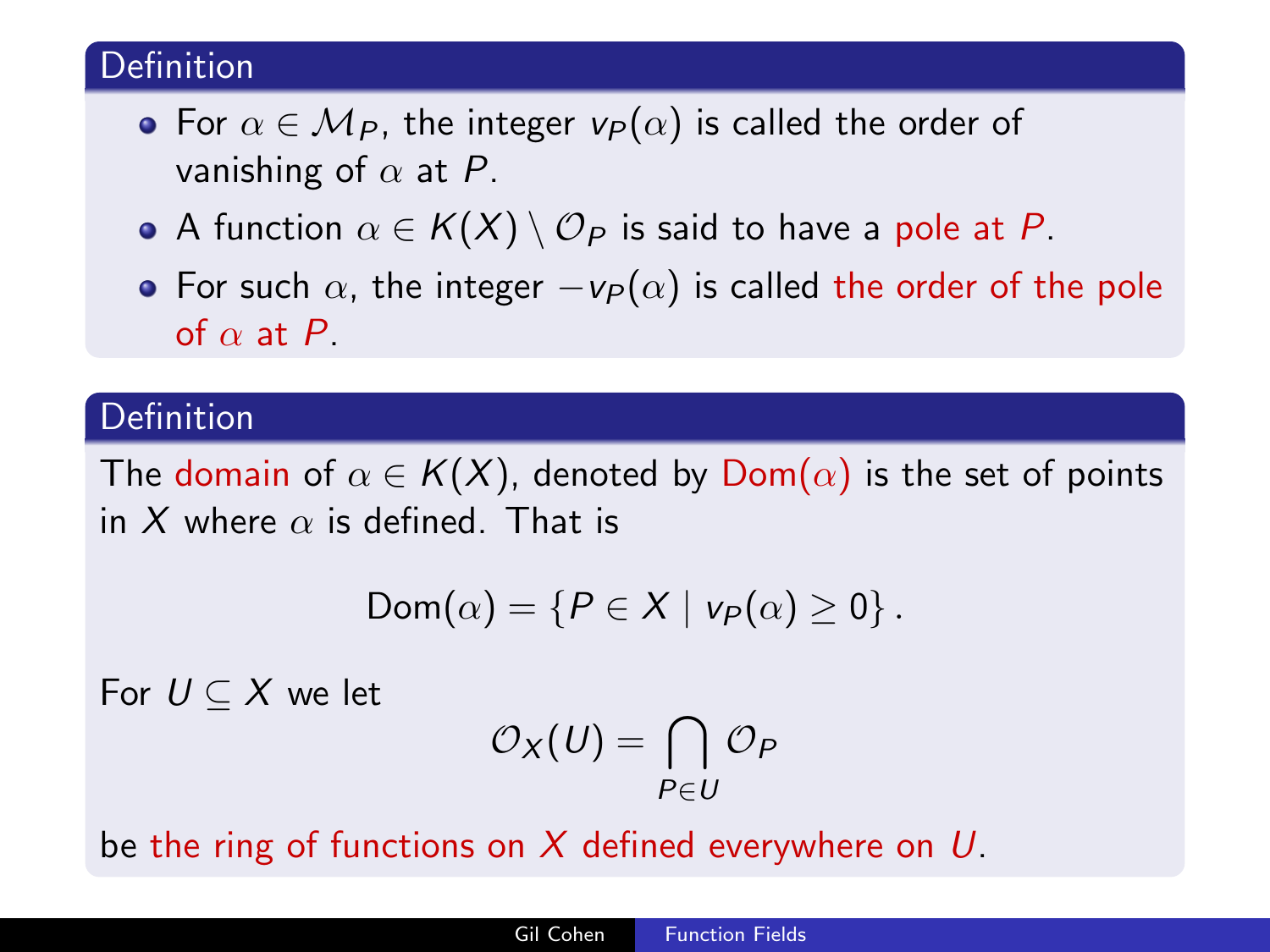Let  $X/K$  be a nonsingular complete curve. Let  $P \in X$  and v the corresponding valuation. We define the residue field

$$
\mathcal{K}_v = \mathcal{O}_v/\mathcal{M}_v.
$$

#### Claim

 $K \hookrightarrow K_{\nu}$ .

#### Proof.

The inclusion is via the natural map  $k \mapsto k + M_v$ . Fix  $k \in K^{\times}$ . We have that  $v(k) > 0$  and so  $k \in \mathcal{O}_V \setminus \mathcal{M}_V$ . Therefore, the map is well-defined and injective.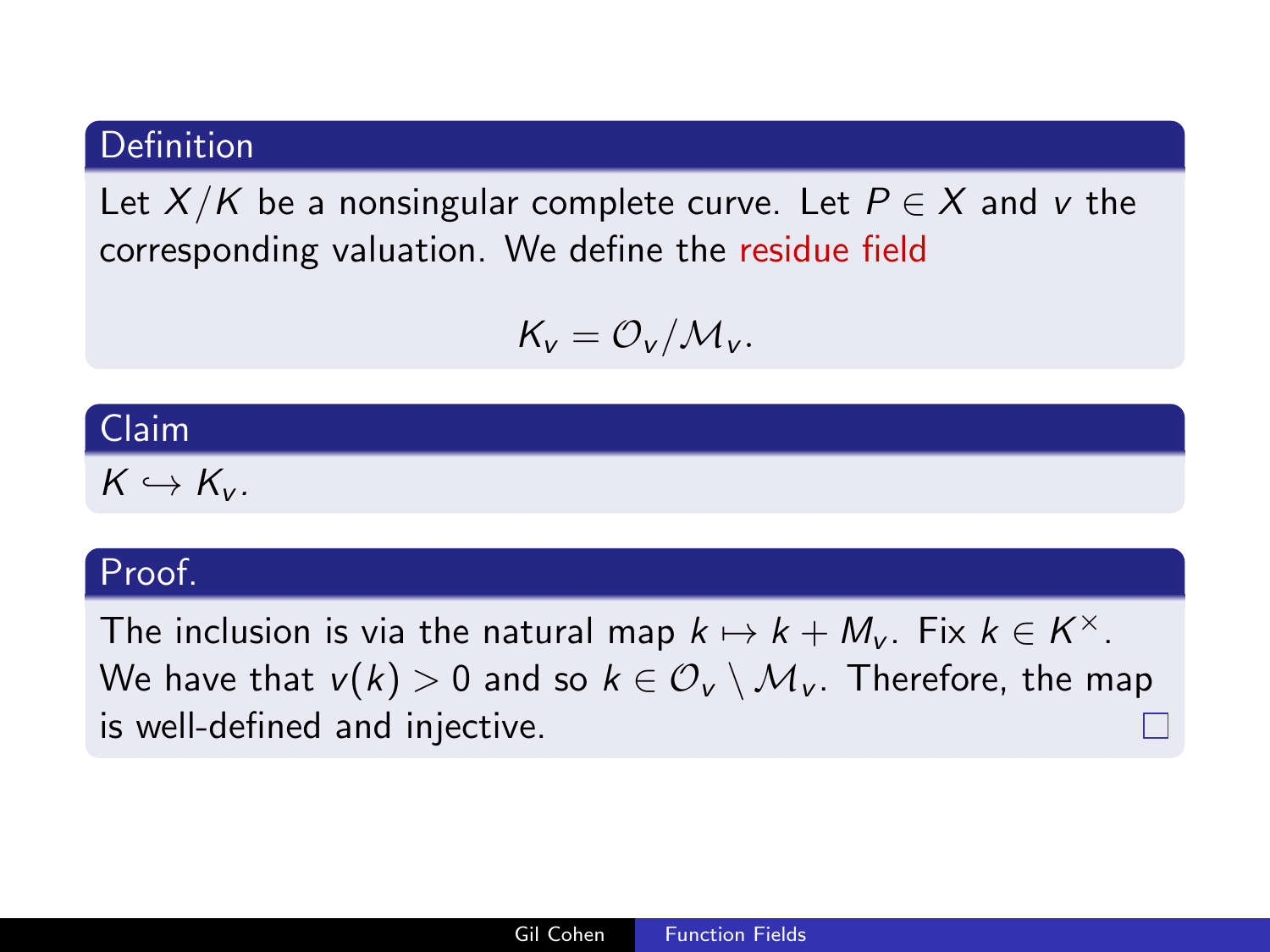An element  $\alpha \in L$  is thought of as a partially-defined function

$$
\alpha:X\to K_v\cup\{\perp\}
$$

that is defined as follows. Let  $P \in X$  and  $v \in V(L/K)$  the corresponding valuation. We define

$$
\alpha(P) = \left\{ \begin{array}{ll} \alpha + \mathcal{M}_v, & v(\alpha) \geq 0; \\ \perp, & v(\alpha) < 0. \end{array} \right.
$$

# Claim (Straightforward)

For  $\alpha, \beta \in \mathcal{O}_v$  it holds that

$$
(\alpha + \beta)(P) = \alpha(P) + \beta(P)
$$

$$
(\alpha\beta)(P) = \alpha(P)\beta(P)
$$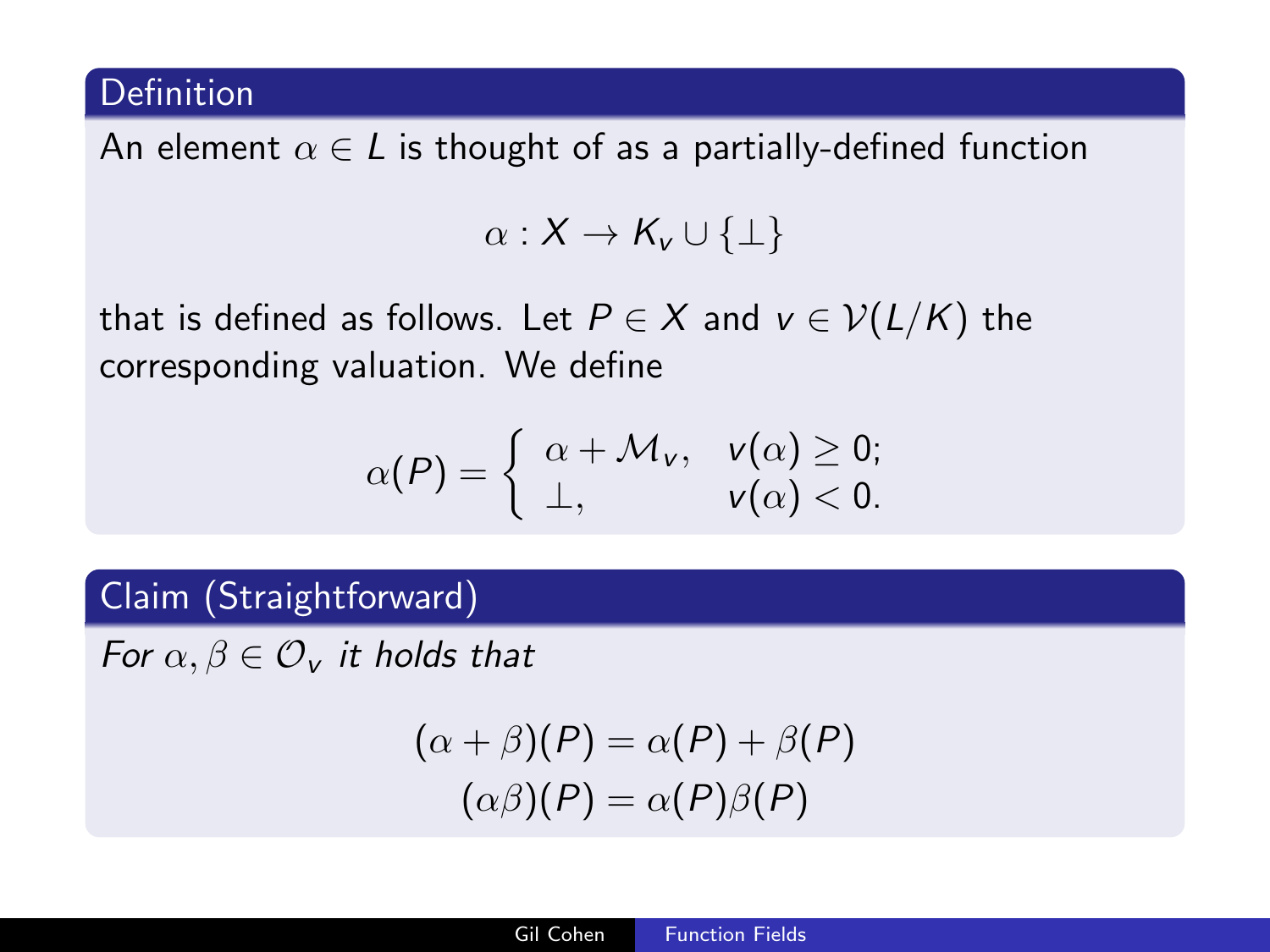Let  $L/K$  be a field extension. The field K is algebraically closed in L if every element of L that is algebraic over K is contained in  $K$ . Put differently, if  $\overline{K}$  is a fixed choice for an algebraic closure of  $K$ and  $L \subseteq \overline{K}$  then  $\overline{K} \cap L = K$ .

#### Theorem

Let K be a perfect field. Let  $f(x, y) \in K[x, y]$  irreducible. Then,

 $K = \overline{K} \cap L$   $\iff$  f is absolutely irreducible.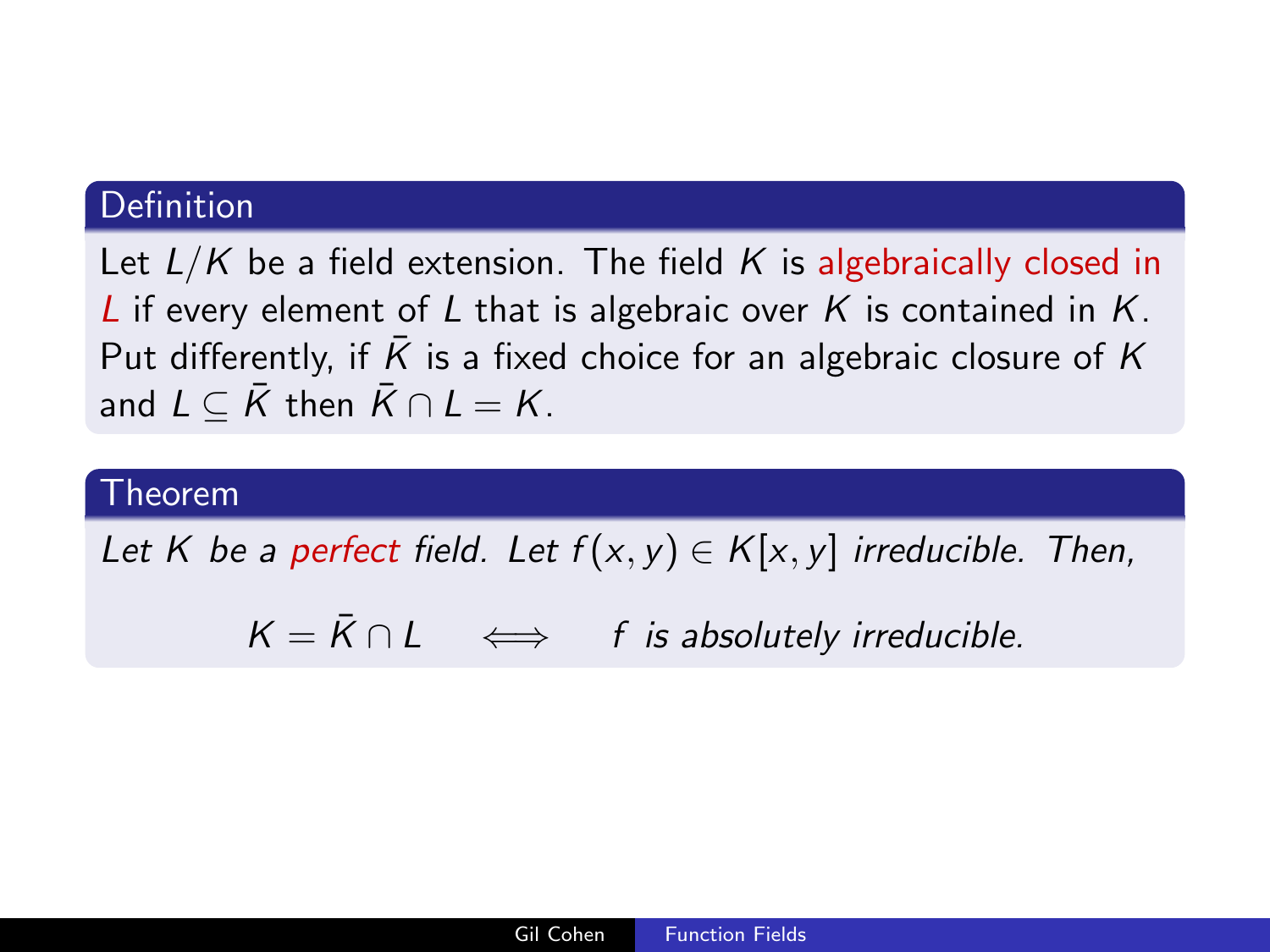# Proposition

Let  $L/K$  be a field extension of transcendence degree 1. Let  $K' = \overline{K} \cap L$ . Then,

$$
K'=\mathcal{O}_X(X).
$$

Moreover,  $[K':K] < \infty$ .

# **Corollary**

If K is algebraically closed then  $\mathcal{O}_X(X) = K$ .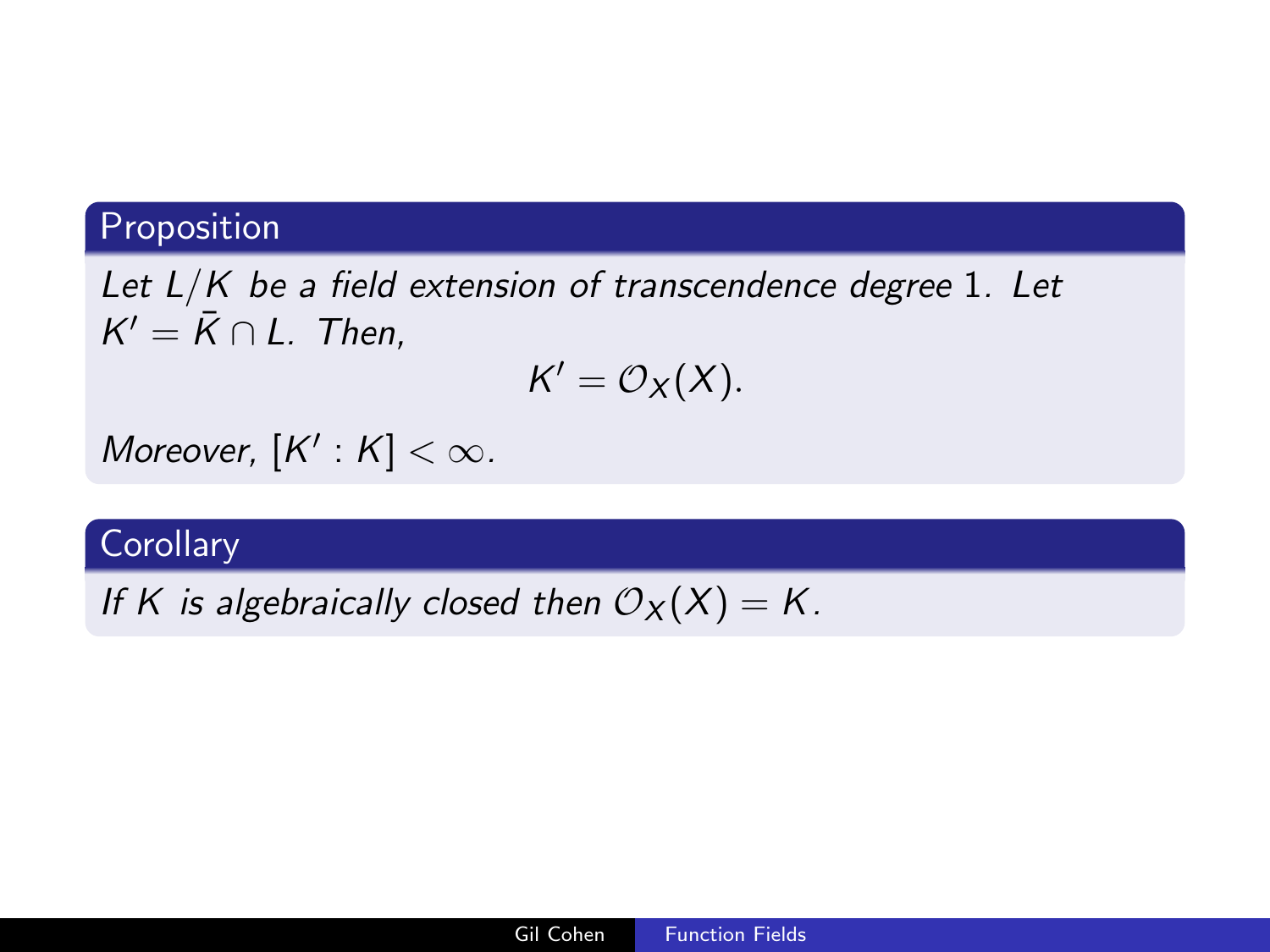#### Idea.

We omit the proof (next course!) though we have all the tools to prove it. Still some ideas that go into the proof:

- The fact that  $[K':\overline{\mathcal{K}}]<\infty$  is an easy corollary from the following standard claim: if  $E/K$  is algebraic then  $[E(x): K(x)] = [E: K]$  (including the "infinity case").
- The  $\subset$  direction in the asserted equality is easy. The other direction is nontrivial. The idea is to take a supposedly existing  $\alpha\in\mathcal{O}_\mathsf{X}(\mathsf{X})\setminus \mathsf{K}'$ , consider the factorization of  $\langle \frac{1}{\alpha}\rangle$  $\frac{1}{\alpha}$  in the integral closure of  $K[\frac{1}{2}]$  $\frac{1}{\alpha}$ ] in L, and extract from it a valuation such that  $v(\alpha) < 0$ . The hard part is to prove such a factorization exists.